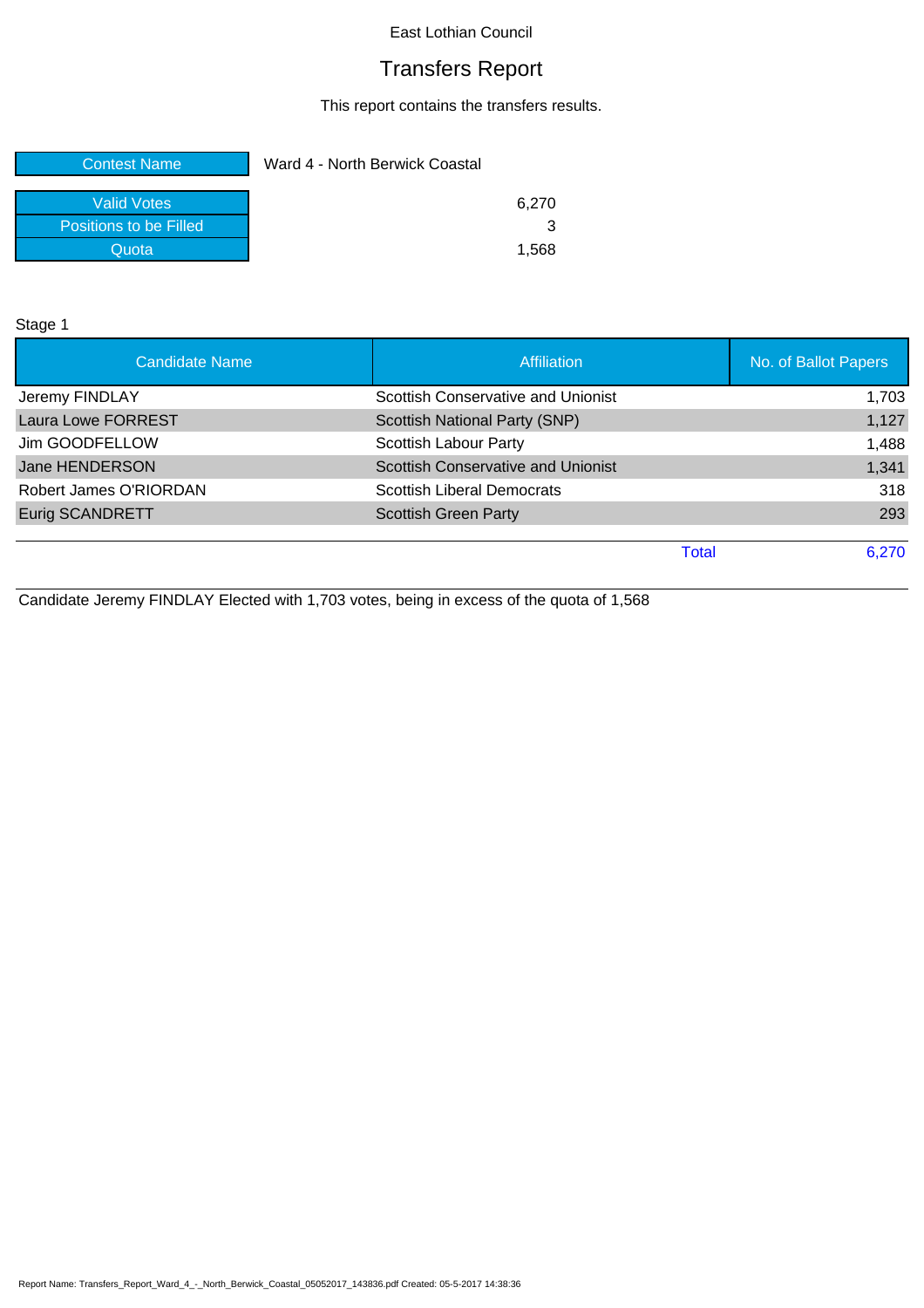# Transfers Report

This report contains the transfers results.

### Stage 2 - Surplus of Jeremy FINDLAY

| Action                                  | <b>Total No. of Ballot</b><br><b>Papers</b> | <b>Transfer Value</b> | <b>Votes Transferred</b> |
|-----------------------------------------|---------------------------------------------|-----------------------|--------------------------|
| Transfer to Jeremy FINDLAY              | $\Omega$                                    | 0.00000               | 0.00000                  |
| <b>Transfer to Laura Lowe FORREST</b>   | 24                                          | 0.07927               | 1.90248                  |
| Transfer to Jim GOODFELLOW              | 120                                         | 0.07927               | 9.51240                  |
| Transfer to Jane HENDERSON              | 1,422                                       | 0.07927               | 112.72194                |
| Transfer to Robert James O'RIORDAN      | 59                                          | 0.07927               | 4.67693                  |
| <b>Transfer to Eurig SCANDRETT</b>      | 10                                          | 0.07927               | 0.79270                  |
| Value of non-transferable ballot papers |                                             |                       | 5.39355                  |
|                                         | <b>Total</b>                                |                       | 135.00000                |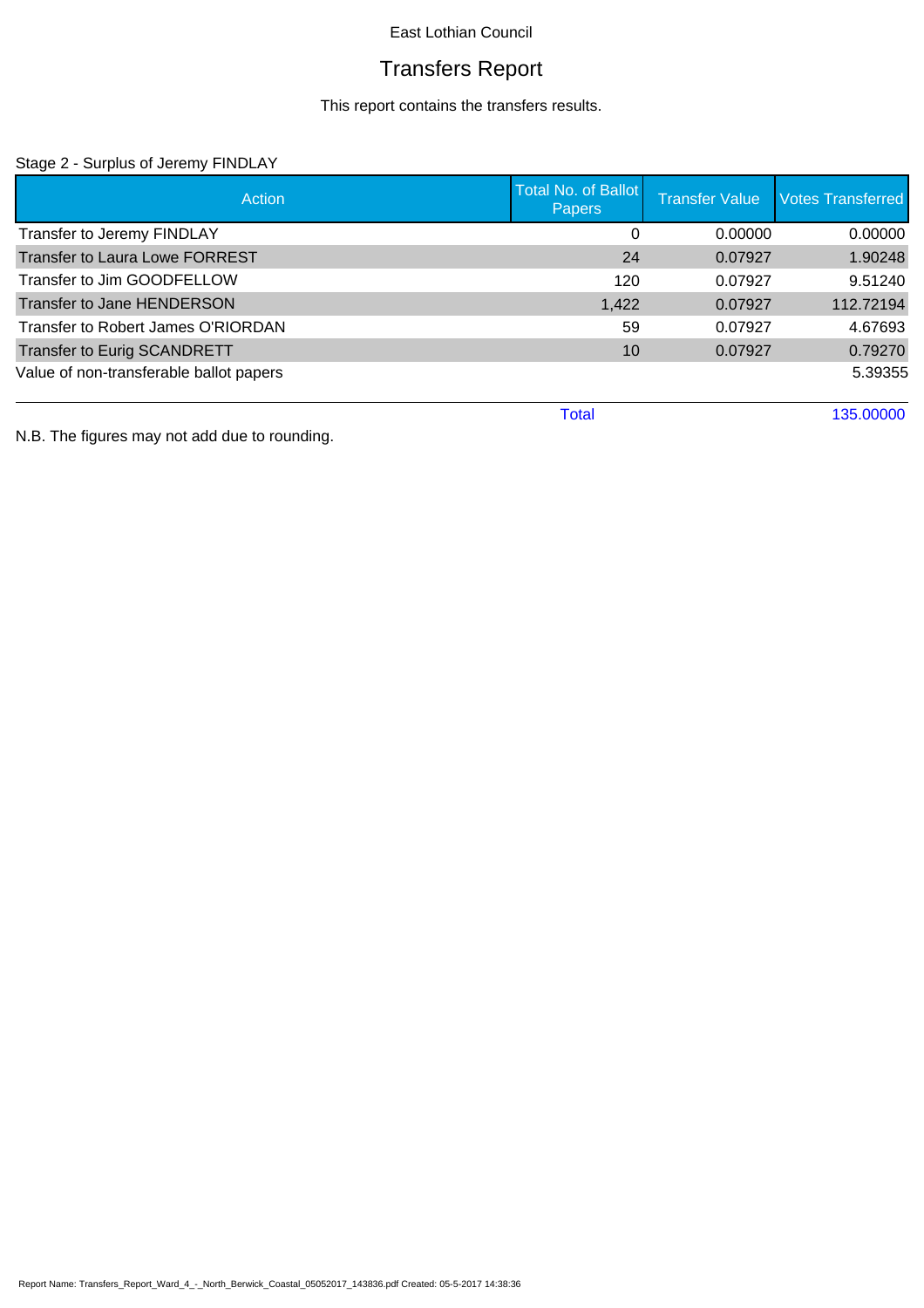# Transfers Report

This report contains the transfers results.

### Stage 3 - Exclusion of Eurig SCANDRETT

| Action                                  | <b>Total No. of Ballot</b><br><b>Papers</b> | <b>Transfer Value</b> | <b>Votes Transferred</b> |
|-----------------------------------------|---------------------------------------------|-----------------------|--------------------------|
| Transfer to Jeremy FINDLAY              | 0                                           | 0.00000               | 0.00000                  |
| <b>Transfer to Laura Lowe FORREST</b>   | 104                                         | 1.00000               | 104.00000                |
| Transfer to Jim GOODFELLOW              | 2                                           | 0.07927               | 0.15854                  |
| Transfer to Jim GOODFELLOW              | 75                                          | 1.00000               | 75.00000                 |
| Transfer to Jane HENDERSON              | 5                                           | 0.07927               | 0.39635                  |
| Transfer to Jane HENDERSON              | 20                                          | 1.00000               | 20.00000                 |
| Transfer to Robert James O'RIORDAN      | 2                                           | 0.07927               | 0.15854                  |
| Transfer to Robert James O'RIORDAN      | 65                                          | 1.00000               | 65.00000                 |
| Value of non-transferable ballot papers |                                             |                       | 29.07927                 |
|                                         | <b>Total</b>                                |                       | 293.79270                |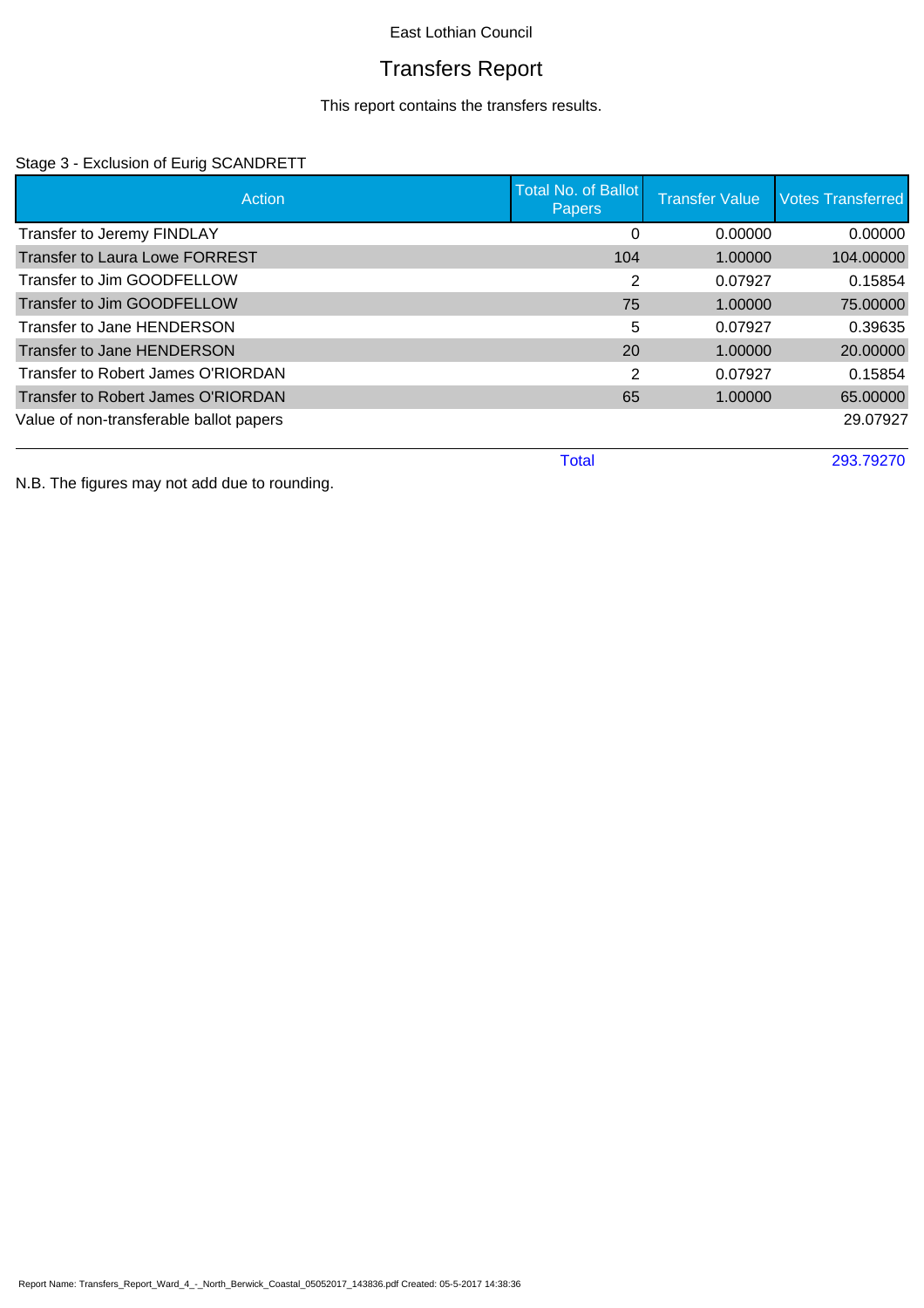# Transfers Report

This report contains the transfers results.

### Stage 4 - Surplus of Jim GOODFELLOW

| Action                                  | <b>Total No. of Ballot</b><br><b>Papers</b> | <b>Transfer Value</b> | <b>Votes Transferred</b> |
|-----------------------------------------|---------------------------------------------|-----------------------|--------------------------|
| Transfer to Jeremy FINDLAY              | 0                                           | 0.00000               | 0.00000                  |
| <b>Transfer to Laura Lowe FORREST</b>   | 11                                          | 0.00023               | 0.00253                  |
| Transfer to Laura Lowe FORREST          | 292                                         | 0.00297               | 0.86724                  |
| Transfer to Jim GOODFELLOW              | $\Omega$                                    | 0.00000               | 0.00000                  |
| Transfer to Jane HENDERSON              | 66                                          | 0.00023               | 0.01518                  |
| Transfer to Jane HENDERSON              | 347                                         | 0.00297               | 1.03059                  |
| Transfer to Robert James O'RIORDAN      | 17                                          | 0.00023               | 0.00391                  |
| Transfer to Robert James O'RIORDAN      | 551                                         | 0.00297               | 1.63647                  |
| Transfer to Eurig SCANDRETT             | 0                                           | 0.00000               | 0.00000                  |
| Value of non-transferable ballot papers |                                             |                       | 1.11502                  |
|                                         | <b>Total</b>                                |                       | 4.67094                  |